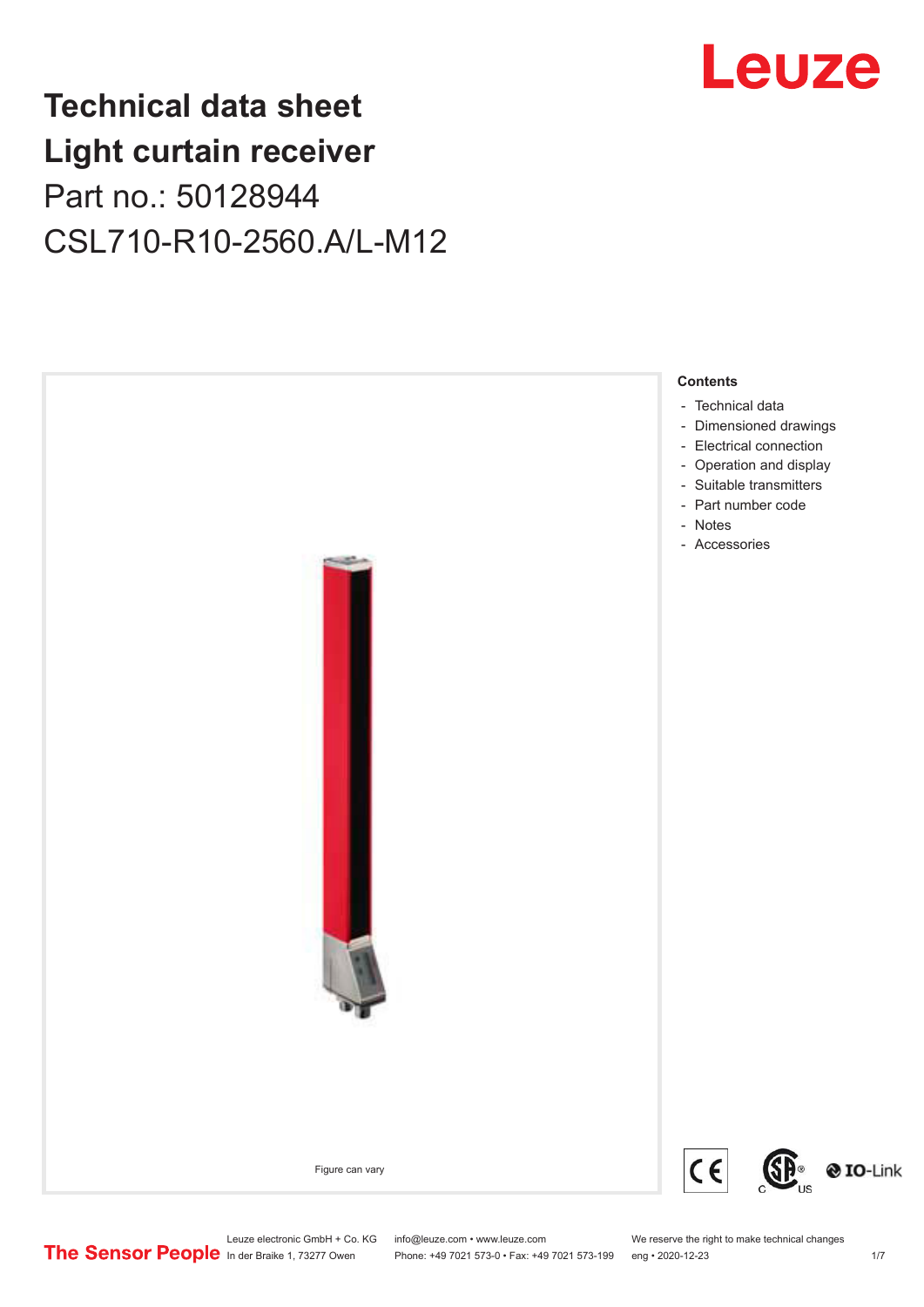## <span id="page-1-0"></span>**Technical data**

# Leuze

| <b>Basic data</b>                              |                                                                                                             |  |
|------------------------------------------------|-------------------------------------------------------------------------------------------------------------|--|
| <b>Series</b>                                  | 710                                                                                                         |  |
| <b>Operating principle</b>                     | Throughbeam principle                                                                                       |  |
| Device type                                    | Receiver                                                                                                    |  |
| <b>Application</b>                             | Precise object detection                                                                                    |  |
| <b>Special version</b>                         |                                                                                                             |  |
| <b>Special version</b>                         | Crossed-beam scanning                                                                                       |  |
|                                                | Diagonal-beam scanning                                                                                      |  |
|                                                | Parallel-beam scanning                                                                                      |  |
| <b>Optical data</b>                            |                                                                                                             |  |
| Operating range                                | Guaranteed operating range                                                                                  |  |
| <b>Operating range</b>                         | 0.37m                                                                                                       |  |
| <b>Operating range limit</b>                   | Typical operating range                                                                                     |  |
| <b>Operating range limit</b>                   | 0.29m                                                                                                       |  |
| <b>Measurement field length</b>                | 2,560 mm                                                                                                    |  |
| Number of beams                                | 256 Piece(s)                                                                                                |  |
| Beam spacing                                   | 10 mm                                                                                                       |  |
| Measurement data                               |                                                                                                             |  |
| Minimum object diameter                        | 20 mm                                                                                                       |  |
| <b>Electrical data</b>                         |                                                                                                             |  |
| <b>Protective circuit</b>                      | Polarity reversal protection                                                                                |  |
|                                                | Short circuit protected                                                                                     |  |
|                                                | <b>Transient protection</b>                                                                                 |  |
|                                                |                                                                                                             |  |
| Performance data                               |                                                                                                             |  |
| Supply voltage U <sub>B</sub>                  | 18  30 V, DC                                                                                                |  |
| <b>Residual ripple</b>                         | 0  15 %, From $U_{\rm B}$                                                                                   |  |
| <b>Open-circuit current</b>                    | 0  435 mA, The specified values refer<br>to the entire package consisting of trans-<br>mitter and receiver. |  |
|                                                |                                                                                                             |  |
| Inputs/outputs selectable                      |                                                                                                             |  |
| Output current, max.                           | 100 mA                                                                                                      |  |
| Input resistance                               | $6,000 \Omega$                                                                                              |  |
| Number of inputs/outputs selectable 4 Piece(s) |                                                                                                             |  |
| Voltage type, outputs                          | DC                                                                                                          |  |
| Switching voltage, outputs                     | Typ. $U_B / 0 V$                                                                                            |  |
| Voltage type, inputs                           | DC                                                                                                          |  |
| Switching voltage, inputs                      | high: $\geq 6V$                                                                                             |  |
|                                                | low: $\leq 4V$                                                                                              |  |
| Input/output 1                                 |                                                                                                             |  |
| Activation/disable delay                       | 01ms                                                                                                        |  |
|                                                |                                                                                                             |  |
| <b>Timing</b>                                  |                                                                                                             |  |
| <b>Readiness delay</b>                         | 400 ms                                                                                                      |  |
| <b>Cycle time</b>                              | 8.08 ms                                                                                                     |  |
| Response time per beam                         | $30 \mu s$                                                                                                  |  |
| Interface                                      |                                                                                                             |  |
| Type                                           | IO-Link                                                                                                     |  |
|                                                |                                                                                                             |  |

| <b>IO-Link</b>                            |                                      |
|-------------------------------------------|--------------------------------------|
| <b>COM</b> mode                           | COM <sub>2</sub><br>COM <sub>3</sub> |
| Specification                             | V1.0.1                               |
|                                           | V1.1                                 |
| Min. cycle time                           | $COM2 = 2.3$ ms                      |
| <b>Service interface</b>                  |                                      |
|                                           | IO-Link                              |
| Type                                      |                                      |
| <b>IO-Link</b>                            |                                      |
| <b>Function</b>                           | Configuration via software           |
|                                           | Service                              |
| <b>Connection</b>                         |                                      |
| <b>Number of connections</b>              | 2 Piece(s)                           |
| Plug outlet                               | Axial                                |
|                                           |                                      |
| <b>Connection 1</b>                       |                                      |
| <b>Function</b>                           | Configuration interface              |
|                                           | Signal IN                            |
|                                           | Signal OUT                           |
|                                           | Voltage supply                       |
| Type of connection                        | Connector                            |
| <b>Thread size</b>                        | M <sub>12</sub>                      |
| Type                                      | Male                                 |
| <b>Material</b>                           | Metal                                |
| No. of pins                               | 8-pin                                |
| Encoding                                  | A-coded                              |
| <b>Connection 2</b>                       |                                      |
| <b>Function</b>                           | Connection to transmitter            |
| Type of connection                        | Connector                            |
| <b>Thread size</b>                        | M <sub>12</sub>                      |
| Type                                      | Female                               |
| <b>Material</b>                           | Metal                                |
| No. of pins                               | 5-pin                                |
| Encoding                                  | A-coded                              |
|                                           |                                      |
| <b>Mechanical data</b>                    |                                      |
| Design                                    | Cubic                                |
| Dimension (W x H x L)                     | 29 mm x 54.8 mm x 2,633 mm           |
| <b>Housing material</b>                   | Metal                                |
| <b>Metal housing</b>                      | Aluminum                             |
| Lens cover material                       | Plastic / PMMA                       |
| Net weight                                | $2,550$ g<br>Red                     |
| <b>Housing color</b><br>Type of fastening | Groove mounting                      |
|                                           | Via optional mounting device         |
|                                           |                                      |
| <b>Operation and display</b>              |                                      |
| Type of display                           | LED                                  |
|                                           | OLED display                         |
| <b>Number of LEDs</b>                     | 2 Piece(s)                           |
| Type of configuration                     | Software                             |
|                                           | Teach-in                             |
| <b>Operational controls</b>               | Membrane keyboard                    |
|                                           |                                      |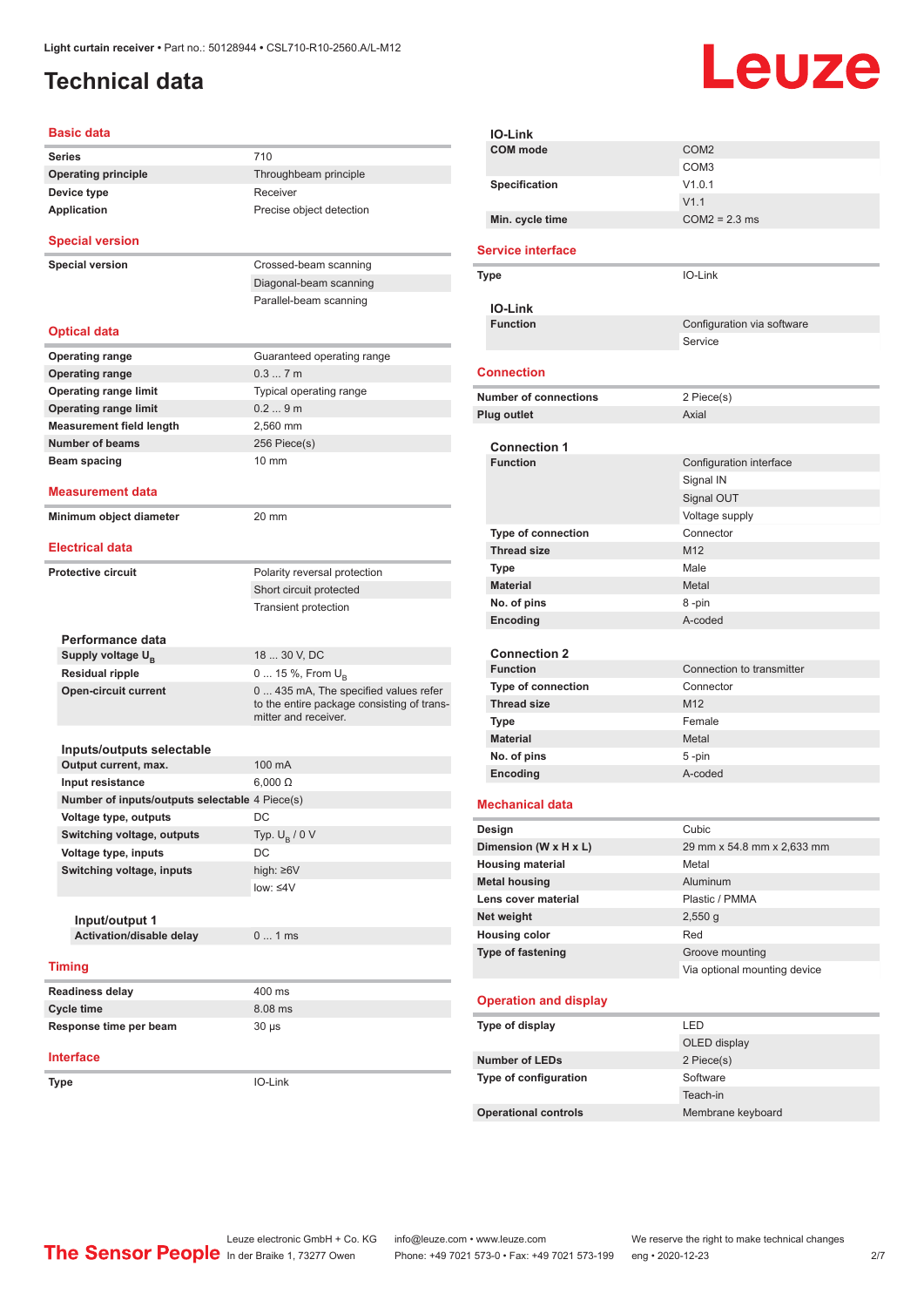## **Technical data**

## Leuze

#### **Environmental data**

| Ambient temperature, operation | $-30$ 60 °C    |  |
|--------------------------------|----------------|--|
| Ambient temperature, storage   | $-40$ 70 °C    |  |
| <b>Certifications</b>          |                |  |
| Degree of protection           | IP 65          |  |
| <b>Protection class</b>        | $\mathbf{III}$ |  |
| <b>Certifications</b>          | c CSA US       |  |
| <b>Standards applied</b>       | IEC 60947-5-2  |  |

#### **Classification**

| <b>Customs tariff number</b> | 90314990 |
|------------------------------|----------|
| eCl@ss 5.1.4                 | 27270910 |
| eCl@ss 8.0                   | 27270910 |
| eCl@ss 9.0                   | 27270910 |
| eCl@ss 10.0                  | 27270910 |
| eCl@ss 11.0                  | 27270910 |
| <b>ETIM 5.0</b>              | EC002549 |
| <b>ETIM 6.0</b>              | EC002549 |
| <b>ETIM 7.0</b>              | EC002549 |
|                              |          |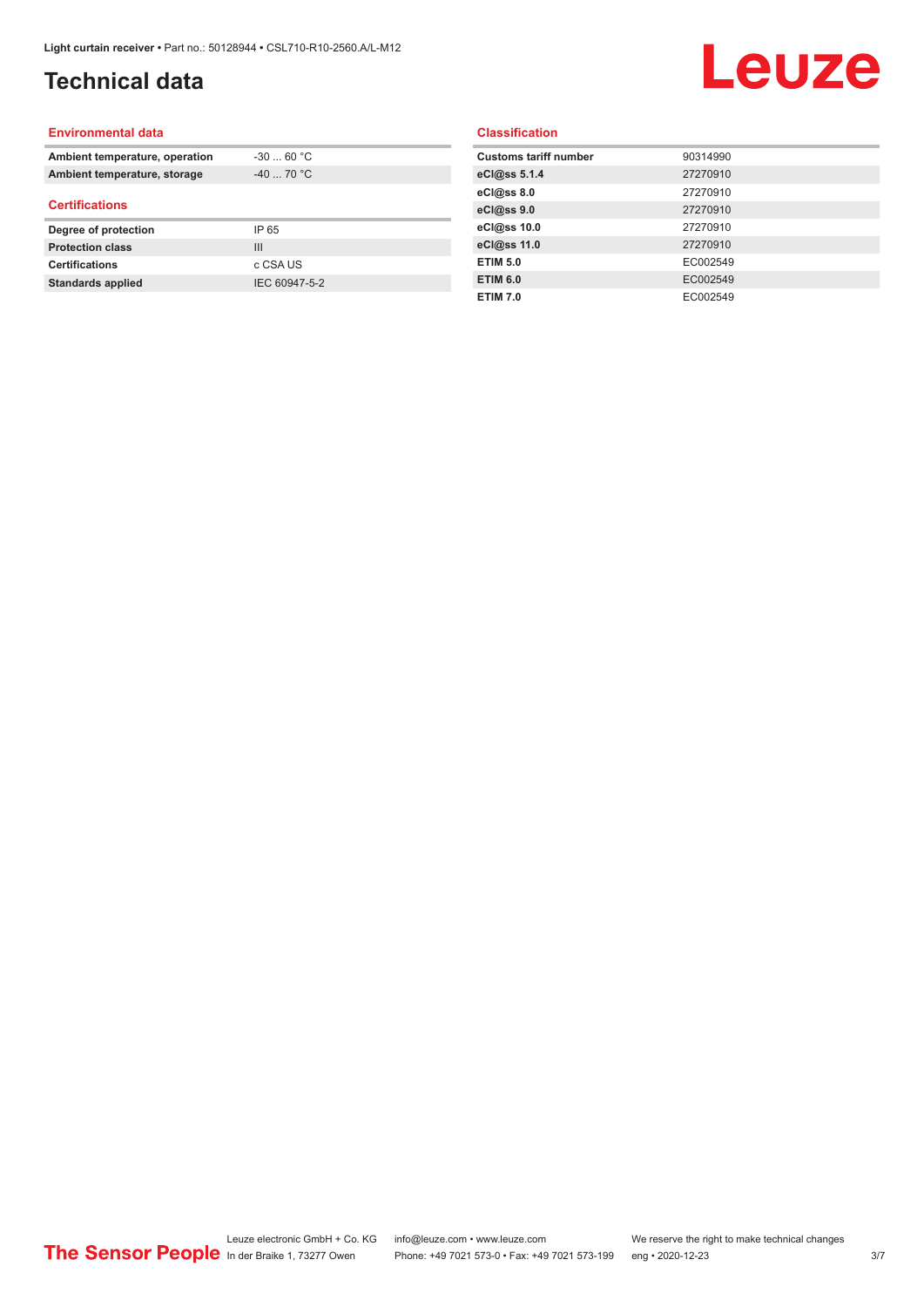## <span id="page-3-0"></span>**Dimensioned drawings**

All dimensions in millimeters



- A Beam spacing 10 mm
- B Measurement field length 2560 mm
- F M6 thread
- G Fastening groove
- L Profile length 2568 mm

 $X3$ 

- T Transmitter
- R Receiver
- Y



A PWR / SW IN / OUT

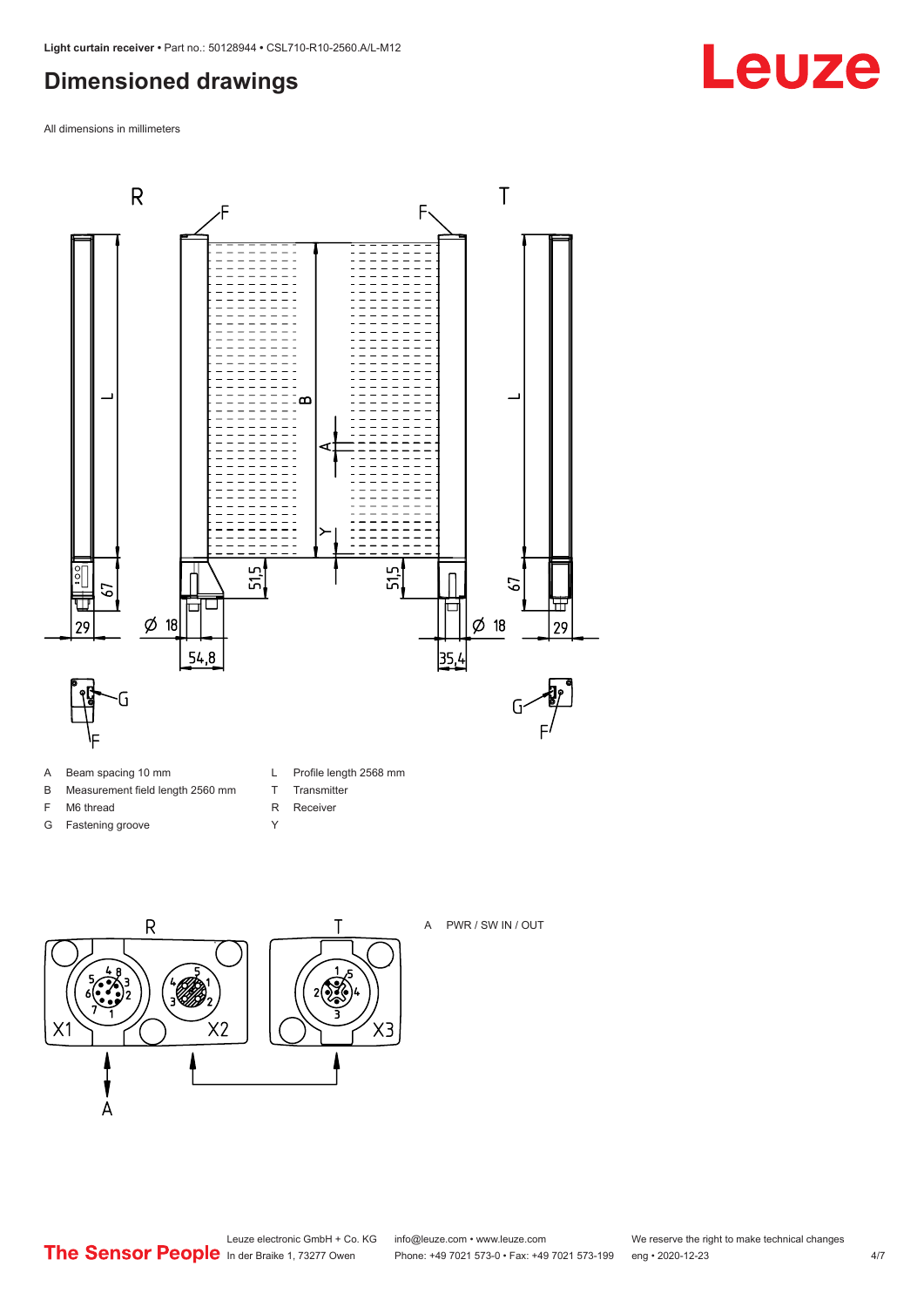### <span id="page-4-0"></span>**Electrical connection**

#### **Connection 1**

| <b>Function</b>    | Configuration interface |  |
|--------------------|-------------------------|--|
|                    | Signal IN               |  |
|                    | Signal OUT              |  |
|                    | Voltage supply          |  |
| Type of connection | Connector               |  |
| <b>Thread size</b> | M12                     |  |
| <b>Type</b>        | Male                    |  |
| <b>Material</b>    | Metal                   |  |
| No. of pins        | 8-pin                   |  |
| Encoding           | A-coded                 |  |

#### **Pin Pin assignment**

|                | $V +$           |
|----------------|-----------------|
| $\overline{2}$ | IO <sub>1</sub> |
| 3              | GND             |
| 4              | IO-Link         |
| 5              | IO <sub>2</sub> |
| 6              | IO3             |
|                | IO <sub>4</sub> |
| 8              | <b>GND</b>      |

#### **Connection 2**

| <b>Function</b>    | Connection to transmitter |
|--------------------|---------------------------|
| Type of connection | Connector                 |
| <b>Thread size</b> | M <sub>12</sub>           |
| <b>Type</b>        | Female                    |
| <b>Material</b>    | Metal                     |
| No. of pins        | $5$ -pin                  |
| Encoding           | A-coded                   |

#### **Pin Pin assignment**

## **Operation and display**

| <b>LED</b>     | <b>Display</b>           | <b>Meaning</b>                         |
|----------------|--------------------------|----------------------------------------|
|                | Green, continuous light  | Operational readiness                  |
|                | Green, flashing          | Teach / error                          |
| $\overline{2}$ | Yellow, continuous light | Light path free, with function reserve |
|                | Yellow, flashing         | No function reserve                    |
|                | Off                      | Object detected                        |







2

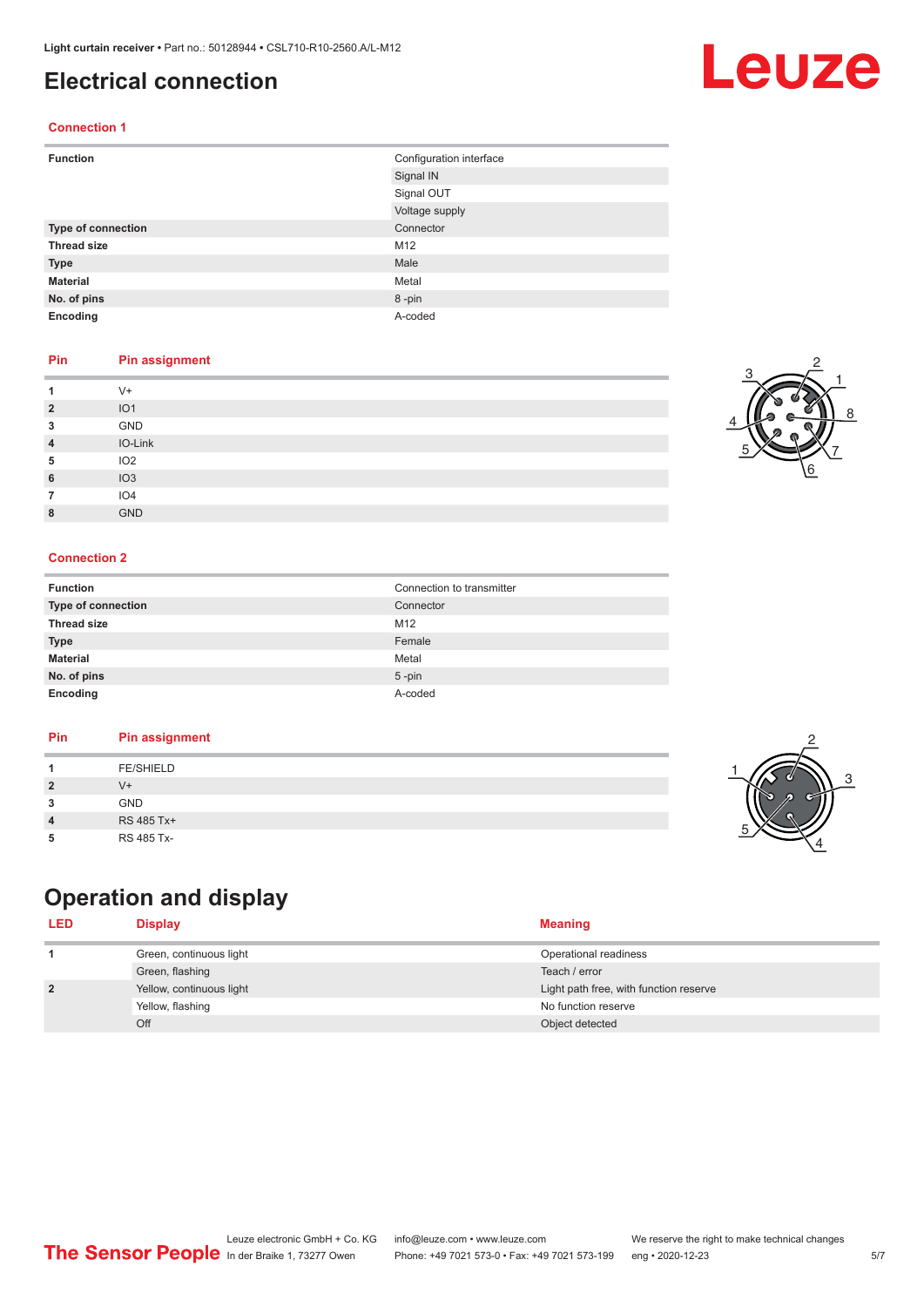### <span id="page-5-0"></span>**Suitable transmitters**

## Leuze

|  | Part no. | <b>Designation</b>        | <b>Article</b>               | <b>Description</b>                                                                                                                                                                                    |
|--|----------|---------------------------|------------------------------|-------------------------------------------------------------------------------------------------------------------------------------------------------------------------------------------------------|
|  | 50129028 | CSL710-T10-2560.A-<br>M12 | Light curtain<br>transmitter | Application: Precise object detection<br>Special version: Parallel-beam scanning, Crossed-beam scanning, Diagonal-<br>beam scanning<br>Operating range: 0.3  7 m<br>Connection: Connector, M12, 5-pin |

### **Part number code**

Part designation: **CSL710-XYY-ZZZZ.A/B-CCC**

| <b>CSL710</b>             | <b>Operating principle</b><br>CSL: switching light curtain of the 710 series               |
|---------------------------|--------------------------------------------------------------------------------------------|
| $\boldsymbol{\mathsf{X}}$ | <b>Function classes</b><br>T: transmitter<br>R: receiver                                   |
| YY                        | <b>Beam spacing</b><br>$05:5 \, \text{mm}$<br>$10:10 \, \text{mm}$<br>20:20 mm<br>40:40 mm |
| <b>ZZZZ</b>               | Measurement field length [mm], dependent on beam spacing<br>Value, see technical data      |
| А                         | Equipment<br>A: connector outlet, axial                                                    |
| B                         | Interface<br>L: IO-Link                                                                    |
| <b>CCC</b>                | <b>Electrical connection</b><br>M12: M12 connector                                         |

| <b>Note</b>                                                                                       |
|---------------------------------------------------------------------------------------------------|
| Vector A list with all available device types can be found on the Leuze website at www.leuze.com. |

## **Notes**

| <b>Observe intended use!</b>                                                                                                                                                                                                     |
|----------------------------------------------------------------------------------------------------------------------------------------------------------------------------------------------------------------------------------|
| $\%$ This product is not a safety sensor and is not intended as personnel protection.<br>$\%$ The product may only be put into operation by competent persons.<br>$\%$ Only use the product in accordance with its intended use. |

|  | <b>For UL applications:</b>                                                                                                                                                                                                                                                                   |
|--|-----------------------------------------------------------------------------------------------------------------------------------------------------------------------------------------------------------------------------------------------------------------------------------------------|
|  | $\%$ For UL applications, use is only permitted in Class 2 circuits in accordance with the NEC (National Electric Code).<br>These proximity switches shall be used with UL Listed Cable assemblies rated 30V, 0.5A min, in the field installation, or equivalent (categories: CYJV/<br>$\phi$ |
|  | CYJV7 or PVVA/PVVA7)                                                                                                                                                                                                                                                                          |